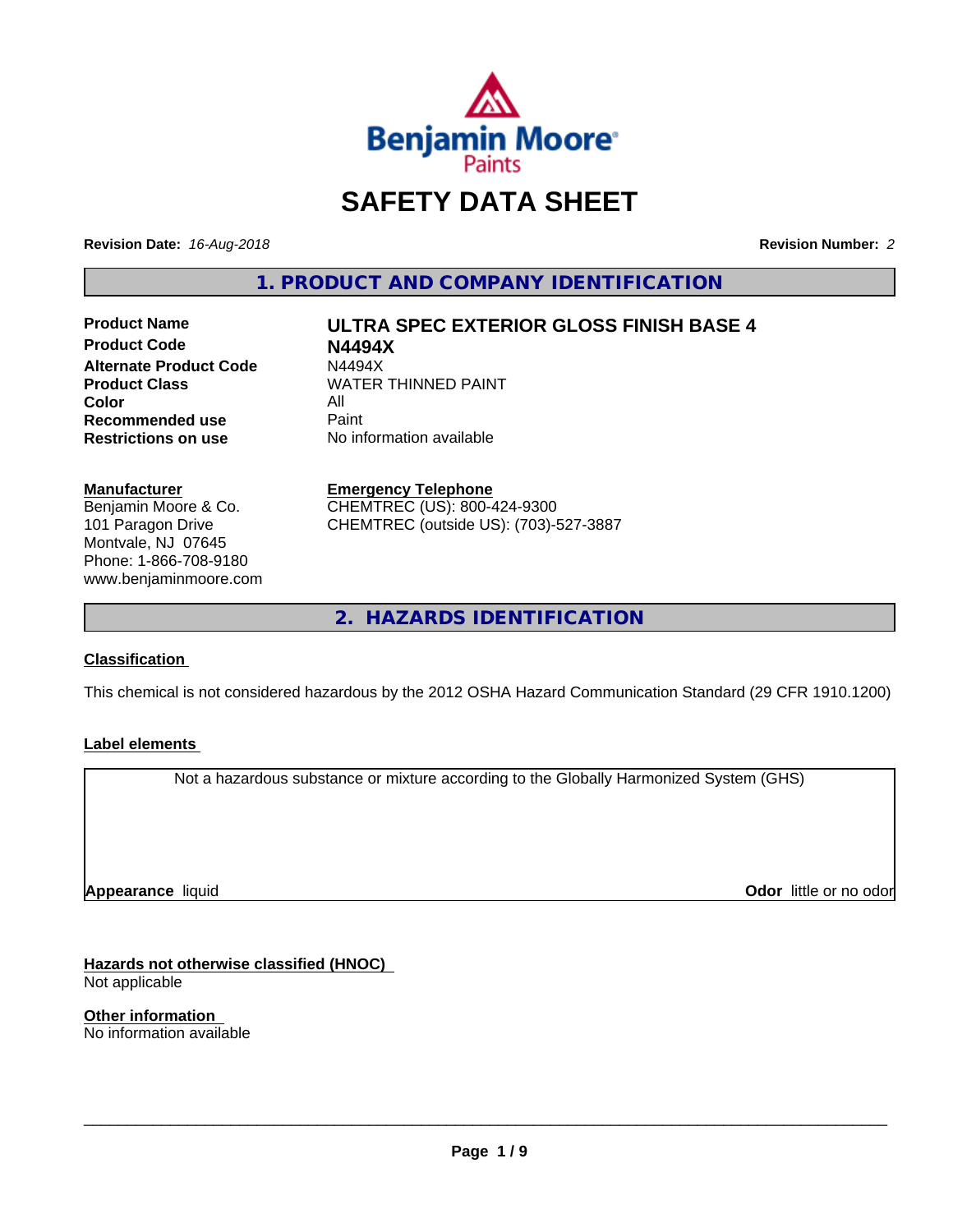## **3. COMPOSITION INFORMATION ON COMPONENTS**

| Chemical name                             | <b>CAS No.</b> | Weight-% |
|-------------------------------------------|----------------|----------|
| Kaolin                                    | 1332-58-7      |          |
| Zinc oxide                                | 1314-13-2      |          |
| Propanoic acid, 2-methyl-, monoester with | 25265-77-4     |          |
| 2,2,4-trimethyl-1,3-pentanediol           |                |          |
| Sodium C14-C16 olefin sulfonate           | 68439-57-6     | 0.5      |
| Titanium dioxide                          | 13463-67-7     | 0.5      |

|                                                                                  |                                                                                                   | 4. FIRST AID MEASURES                                                                                                                        |  |  |
|----------------------------------------------------------------------------------|---------------------------------------------------------------------------------------------------|----------------------------------------------------------------------------------------------------------------------------------------------|--|--|
| <b>General Advice</b>                                                            |                                                                                                   | No hazards which require special first aid measures.                                                                                         |  |  |
| <b>Eye Contact</b>                                                               | physician.                                                                                        | Rinse thoroughly with plenty of water for at least 15 minutes and consult a                                                                  |  |  |
| <b>Skin Contact</b>                                                              |                                                                                                   | Wash off immediately with soap and plenty of water while removing all<br>contaminated clothes and shoes.                                     |  |  |
| <b>Inhalation</b>                                                                |                                                                                                   | Move to fresh air. If symptoms persist, call a physician.                                                                                    |  |  |
| Ingestion                                                                        | Clean mouth with water and afterwards drink plenty of water. Consult a physician<br>if necessary. |                                                                                                                                              |  |  |
| <b>Most Important</b><br><b>Symptoms/Effects</b>                                 | None known.                                                                                       |                                                                                                                                              |  |  |
| <b>Notes To Physician</b>                                                        | Treat symptomatically.                                                                            |                                                                                                                                              |  |  |
|                                                                                  |                                                                                                   | 5. FIRE-FIGHTING MEASURES                                                                                                                    |  |  |
| <b>Suitable Extinguishing Media</b>                                              |                                                                                                   | Use extinguishing measures that are appropriate to local<br>circumstances and the surrounding environment.                                   |  |  |
| <b>Protective Equipment And Precautions For</b><br><b>Firefighters</b>           |                                                                                                   | As in any fire, wear self-contained breathing apparatus<br>pressure-demand, MSHA/NIOSH (approved or equivalent)<br>and full protective gear. |  |  |
| <b>Specific Hazards Arising From The Chemical</b>                                |                                                                                                   | Closed containers may rupture if exposed to fire or<br>extreme heat.                                                                         |  |  |
| <b>Sensitivity To Mechanical Impact</b>                                          |                                                                                                   | No                                                                                                                                           |  |  |
| <b>Sensitivity To Static Discharge</b>                                           |                                                                                                   | No                                                                                                                                           |  |  |
| <b>Flash Point Data</b><br>Flash Point (°F)<br>Flash Point (°C)<br><b>Method</b> |                                                                                                   | Not applicable<br>Not applicable<br>Not applicable                                                                                           |  |  |

**Flammability Limits In Air**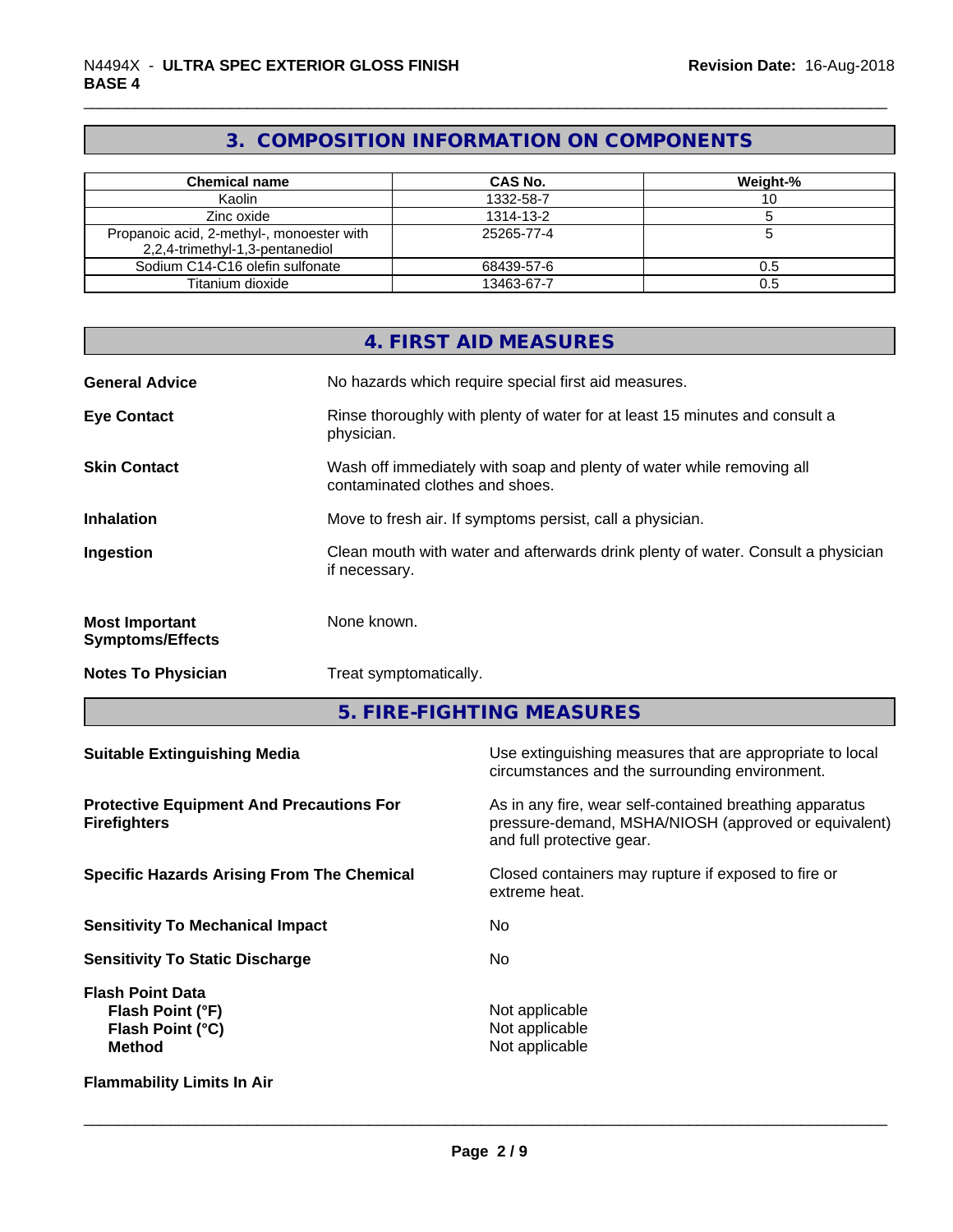#### **Lower flammability limit:** Not applicable **Upper flammability limit:** Not applicable

**NFPA Health:** 1 **Flammability:** 0 **Instability:** 0 **Special:** Not Applicable

#### **NFPA Legend**

- 0 Not Hazardous
- 1 Slightly
- 2 Moderate
- 3 High
- 4 Severe

*The ratings assigned are only suggested ratings, the contractor/employer has ultimate responsibilities for NFPA ratings where this system is used.*

*Additional information regarding the NFPA rating system is available from the National Fire Protection Agency (NFPA) at www.nfpa.org.*

#### **6. ACCIDENTAL RELEASE MEASURES**

| <b>Personal Precautions</b>      | Avoid contact with skin, eyes and clothing. Ensure adequate ventilation.                                                                                                         |  |  |
|----------------------------------|----------------------------------------------------------------------------------------------------------------------------------------------------------------------------------|--|--|
| <b>Other Information</b>         | Prevent further leakage or spillage if safe to do so.                                                                                                                            |  |  |
| <b>Environmental precautions</b> | See Section 12 for additional Ecological Information.                                                                                                                            |  |  |
| <b>Methods for Cleaning Up</b>   | Soak up with inert absorbent material. Sweep up and shovel into suitable<br>containers for disposal.                                                                             |  |  |
|                                  | 7. HANDLING AND STORAGE                                                                                                                                                          |  |  |
| <b>Handling</b>                  | Avoid contact with skin, eyes and clothing. Avoid breathing vapors, spray mists or<br>sanding dust. In case of insufficient ventilation, wear suitable respiratory<br>equipment. |  |  |
| <b>Storage</b>                   | Keep container tightly closed. Keep out of the reach of children.                                                                                                                |  |  |
| <b>Incompatible Materials</b>    | No information available                                                                                                                                                         |  |  |
|                                  |                                                                                                                                                                                  |  |  |

## **8. EXPOSURE CONTROLS/PERSONAL PROTECTION**

#### **Exposure Limits**

| <b>Chemical name</b> | <b>ACGIH TLV</b>         | <b>OSHA PEL</b>            |
|----------------------|--------------------------|----------------------------|
| Kaolin               | $2 \text{ mg/m}^3$ - TWA | 15 mg/m <sup>3</sup> - TWA |
|                      |                          | $5 \text{ mg/m}^3$ - TWA   |
| Zinc oxide           | $2 \text{ mg/m}^3$ - TWA | $5 \text{ mg/m}^3$ - TWA   |
|                      | 10 mg/m $3$ - STEL       | 15 mg/m <sup>3</sup> - TWA |
| Titanium dioxide     | 10 mg/m $3$ - TWA        | $15 \text{ mg/m}^3$ - TWA  |

#### **Legend**

ACGIH - American Conference of Governmental Industrial Hygienists Exposure Limits OSHA - Occupational Safety & Health Administration Exposure Limits N/E - Not Established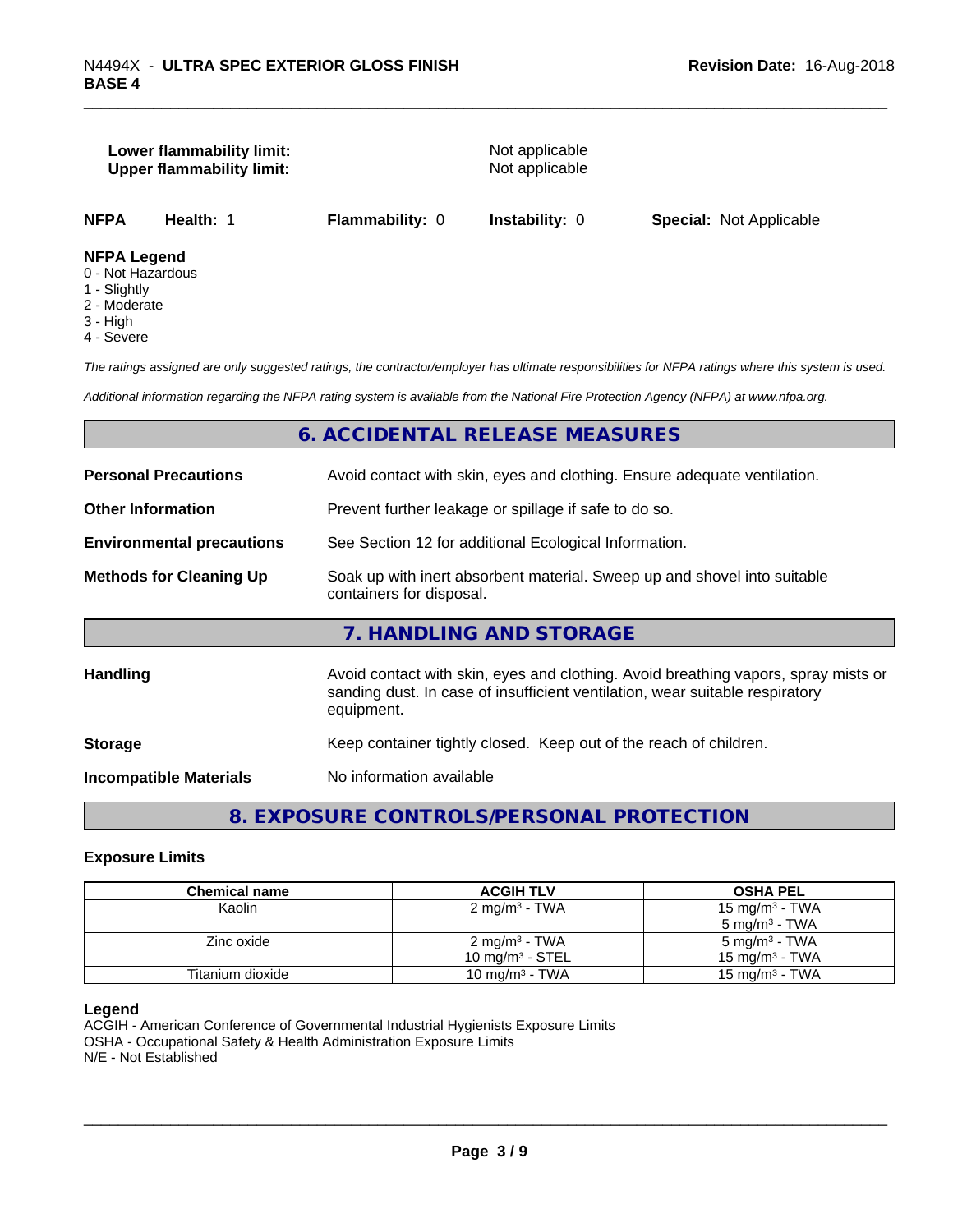| Ensure adequate ventilation, especially in confined areas.                                                                          |
|-------------------------------------------------------------------------------------------------------------------------------------|
|                                                                                                                                     |
| Safety glasses with side-shields.                                                                                                   |
| Protective gloves and impervious clothing.                                                                                          |
| In case of insufficient ventilation wear suitable respiratory equipment.                                                            |
| Avoid contact with skin, eyes and clothing. Remove and wash contaminated<br>clothing before re-use. Wash thoroughly after handling. |
|                                                                                                                                     |

## **9. PHYSICAL AND CHEMICAL PROPERTIES**

| Appearance                           | liquid                   |
|--------------------------------------|--------------------------|
| Odor                                 | little or no odor        |
| <b>Odor Threshold</b>                | No information available |
| Density (Ibs/gal)                    | $9.2 - 9.6$              |
| <b>Specific Gravity</b>              | $1.07 - 1.11$            |
| pH                                   | No information available |
| <b>Viscosity (cps)</b>               | No information available |
| Solubility(ies)                      | No information available |
| <b>Water solubility</b>              | No information available |
| <b>Evaporation Rate</b>              | No information available |
| Vapor pressure @20 °C (kPa)          | No information available |
| Vapor density                        | No information available |
| Wt. % Solids                         | $40 - 50$                |
| Vol. % Solids                        | $35 - 45$                |
| Wt. % Volatiles                      | $50 - 60$                |
| Vol. % Volatiles                     | $55 - 65$                |
| <b>VOC Regulatory Limit (g/L)</b>    | < 50                     |
| <b>Boiling Point (°F)</b>            | 212                      |
| <b>Boiling Point (°C)</b>            | 100                      |
| <b>Freezing Point (°F)</b>           | 32                       |
| <b>Freezing Point (°C)</b>           | 0                        |
| Flash Point (°F)                     | Not applicable           |
| Flash Point (°C)                     | Not applicable           |
| <b>Method</b>                        | Not applicable           |
| Flammability (solid, gas)            | Not applicable           |
| <b>Upper flammability limit:</b>     | Not applicable           |
| Lower flammability limit:            | Not applicable           |
| <b>Autoignition Temperature (°F)</b> | No information available |
| <b>Autoignition Temperature (°C)</b> | No information available |
| Decomposition Temperature (°F)       | No information available |
| Decomposition Temperature (°C)       | No information available |
| <b>Partition coefficient</b>         | No information available |

## **10. STABILITY AND REACTIVITY**

**Reactivity Not Applicable Not Applicable** 

**Chemical Stability Chemical Stability** Stable under normal conditions.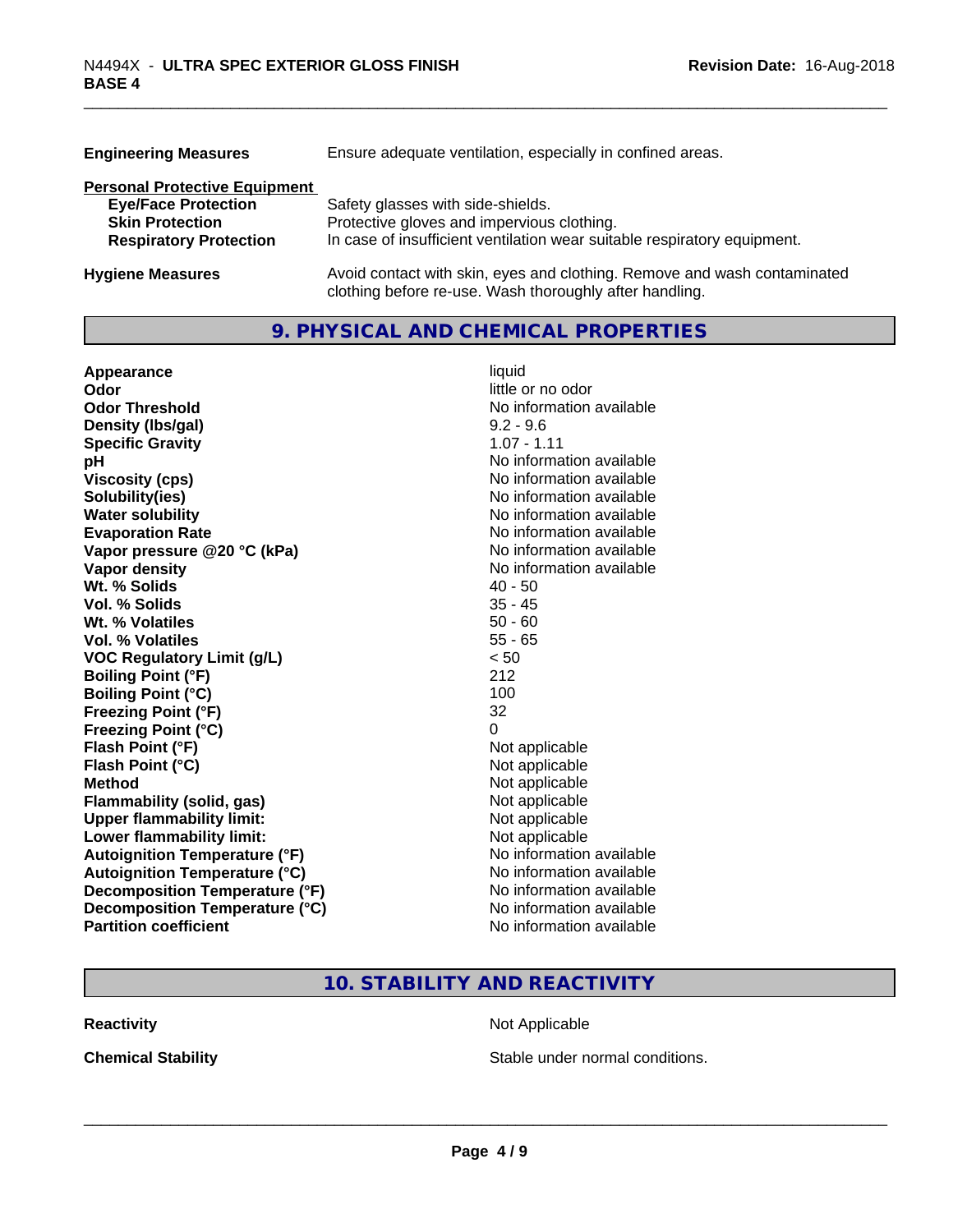| <b>Conditions to avoid</b>                                                                                                                                                                                                                                                                                                                                                     |                                                                                                                                                                                                                                                                                                                                                                                                         | Prevent from freezing.                                                                                                                                               |
|--------------------------------------------------------------------------------------------------------------------------------------------------------------------------------------------------------------------------------------------------------------------------------------------------------------------------------------------------------------------------------|---------------------------------------------------------------------------------------------------------------------------------------------------------------------------------------------------------------------------------------------------------------------------------------------------------------------------------------------------------------------------------------------------------|----------------------------------------------------------------------------------------------------------------------------------------------------------------------|
| <b>Incompatible Materials</b>                                                                                                                                                                                                                                                                                                                                                  |                                                                                                                                                                                                                                                                                                                                                                                                         | No materials to be especially mentioned.                                                                                                                             |
| <b>Hazardous Decomposition Products</b>                                                                                                                                                                                                                                                                                                                                        |                                                                                                                                                                                                                                                                                                                                                                                                         | None under normal use.                                                                                                                                               |
| <b>Possibility of hazardous reactions</b>                                                                                                                                                                                                                                                                                                                                      |                                                                                                                                                                                                                                                                                                                                                                                                         | None under normal conditions of use.                                                                                                                                 |
|                                                                                                                                                                                                                                                                                                                                                                                |                                                                                                                                                                                                                                                                                                                                                                                                         | 11. TOXICOLOGICAL INFORMATION                                                                                                                                        |
| <b>Product Information</b>                                                                                                                                                                                                                                                                                                                                                     |                                                                                                                                                                                                                                                                                                                                                                                                         |                                                                                                                                                                      |
| Information on likely routes of exposure                                                                                                                                                                                                                                                                                                                                       |                                                                                                                                                                                                                                                                                                                                                                                                         |                                                                                                                                                                      |
| <b>Principal Routes of Exposure</b>                                                                                                                                                                                                                                                                                                                                            | Eye contact, skin contact and inhalation.                                                                                                                                                                                                                                                                                                                                                               |                                                                                                                                                                      |
| <b>Acute Toxicity</b>                                                                                                                                                                                                                                                                                                                                                          |                                                                                                                                                                                                                                                                                                                                                                                                         |                                                                                                                                                                      |
| <b>Product Information</b>                                                                                                                                                                                                                                                                                                                                                     | No information available                                                                                                                                                                                                                                                                                                                                                                                |                                                                                                                                                                      |
| Symptoms related to the physical, chemical and toxicological characteristics                                                                                                                                                                                                                                                                                                   |                                                                                                                                                                                                                                                                                                                                                                                                         |                                                                                                                                                                      |
| <b>Symptoms</b>                                                                                                                                                                                                                                                                                                                                                                | No information available                                                                                                                                                                                                                                                                                                                                                                                |                                                                                                                                                                      |
|                                                                                                                                                                                                                                                                                                                                                                                |                                                                                                                                                                                                                                                                                                                                                                                                         | Delayed and immediate effects as well as chronic effects from short and long-term exposure                                                                           |
| Eye contact<br><b>Skin contact</b><br><b>Inhalation</b><br>Ingestion<br><b>Sensitization</b><br><b>Neurological Effects</b><br><b>Mutagenic Effects</b><br><b>Reproductive Effects</b><br><b>Developmental Effects</b><br><b>Target organ effects</b><br><b>STOT - single exposure</b><br><b>STOT - repeated exposure</b><br>Other adverse effects<br><b>Aspiration Hazard</b> | May cause slight irritation.<br>skin and cause irritation.<br>May cause irritation of respiratory tract.<br>No information available<br>No information available.<br>No information available.<br>No information available.<br>No information available.<br>No information available.<br>No information available.<br>No information available<br>No information available.<br>No information available | Substance may cause slight skin irritation. Prolonged or repeated contact may dry<br>Ingestion may cause gastrointestinal irritation, nausea, vomiting and diarrhea. |
| <b>Numerical measures of toxicity</b>                                                                                                                                                                                                                                                                                                                                          |                                                                                                                                                                                                                                                                                                                                                                                                         |                                                                                                                                                                      |
| The following values are calculated based on chapter 3.1 of the GHS document                                                                                                                                                                                                                                                                                                   |                                                                                                                                                                                                                                                                                                                                                                                                         |                                                                                                                                                                      |
| <b>ATEmix (oral)</b><br><b>ATEmix (dermal)</b>                                                                                                                                                                                                                                                                                                                                 | 124479<br>1394866 mg/kg                                                                                                                                                                                                                                                                                                                                                                                 |                                                                                                                                                                      |
| <b>Component Information</b>                                                                                                                                                                                                                                                                                                                                                   |                                                                                                                                                                                                                                                                                                                                                                                                         |                                                                                                                                                                      |
| Kaolin<br>LD50 Oral: $>$ 5000 mg/kg (Rat)<br>Zinc oxide<br>LD50 Oral: 5000 mg/kg (Rat)                                                                                                                                                                                                                                                                                         |                                                                                                                                                                                                                                                                                                                                                                                                         |                                                                                                                                                                      |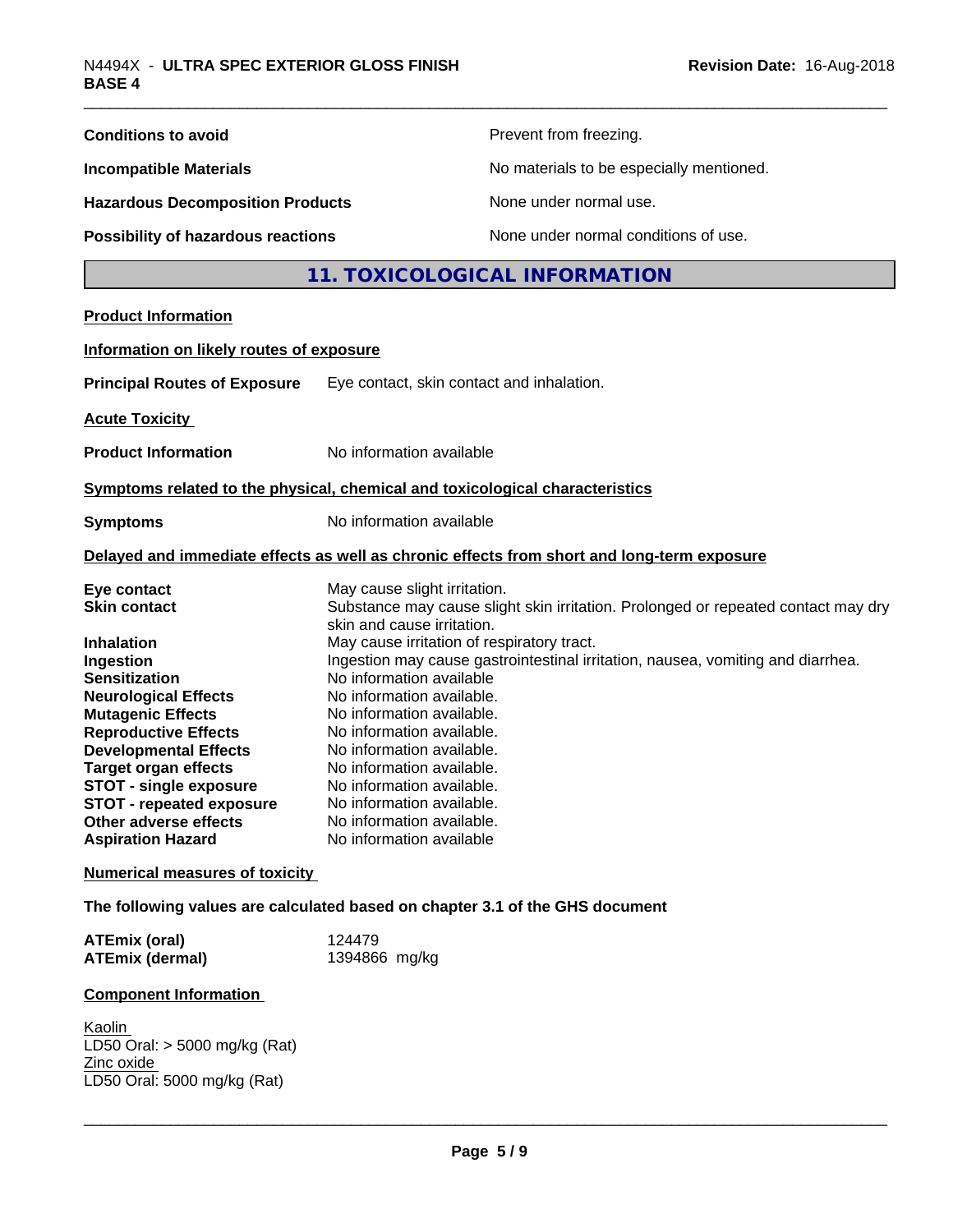LC50 Inhalation (Dust):  $> 5700$  mg/m<sup>3</sup> (Rat, 4 hr.) Titanium dioxide LD50 Oral: > 10000 mg/kg (Rat)

#### **Carcinogenicity**

*The information below indicateswhether each agency has listed any ingredient as a carcinogen:.*

| <b>Chemical</b><br>name  | <b>IARC</b>                    | <b>NTP</b> | ດເ⊔∧<br>UJNA |
|--------------------------|--------------------------------|------------|--------------|
|                          | . .<br>2B<br>Human<br>Possible |            | Listed       |
| $-1$<br>Fitanium dioxide | Carcinoɑen                     |            |              |

• Although IARC has classified titanium dioxide as possibly carcinogenic to humans (2B), their summary concludes: "No significant exposure to titanium dioxide is thought to occur during the use of products in which titanium dioxide is bound to other materials, such as paint."

#### **Legend**

IARC - International Agency for Research on Cancer NTP - National Toxicity Program OSHA - Occupational Safety & Health Administration

**12. ECOLOGICAL INFORMATION**

### **Ecotoxicity Effects**

The environmental impact of this product has not been fully investigated.

#### **Product Information**

#### **Acute Toxicity to Fish**

No information available

#### **Acute Toxicity to Aquatic Invertebrates**

No information available

#### **Acute Toxicity to Aquatic Plants**

No information available

#### **Persistence / Degradability**

No information available.

#### **Bioaccumulation**

No information available.

#### **Mobility in Environmental Media**

No information available.

#### **Ozone**

No information available

#### **Component Information**

#### **Acute Toxicity to Fish**

Titanium dioxide  $LC50:$  > 1000 mg/L (Fathead Minnow - 96 hr.)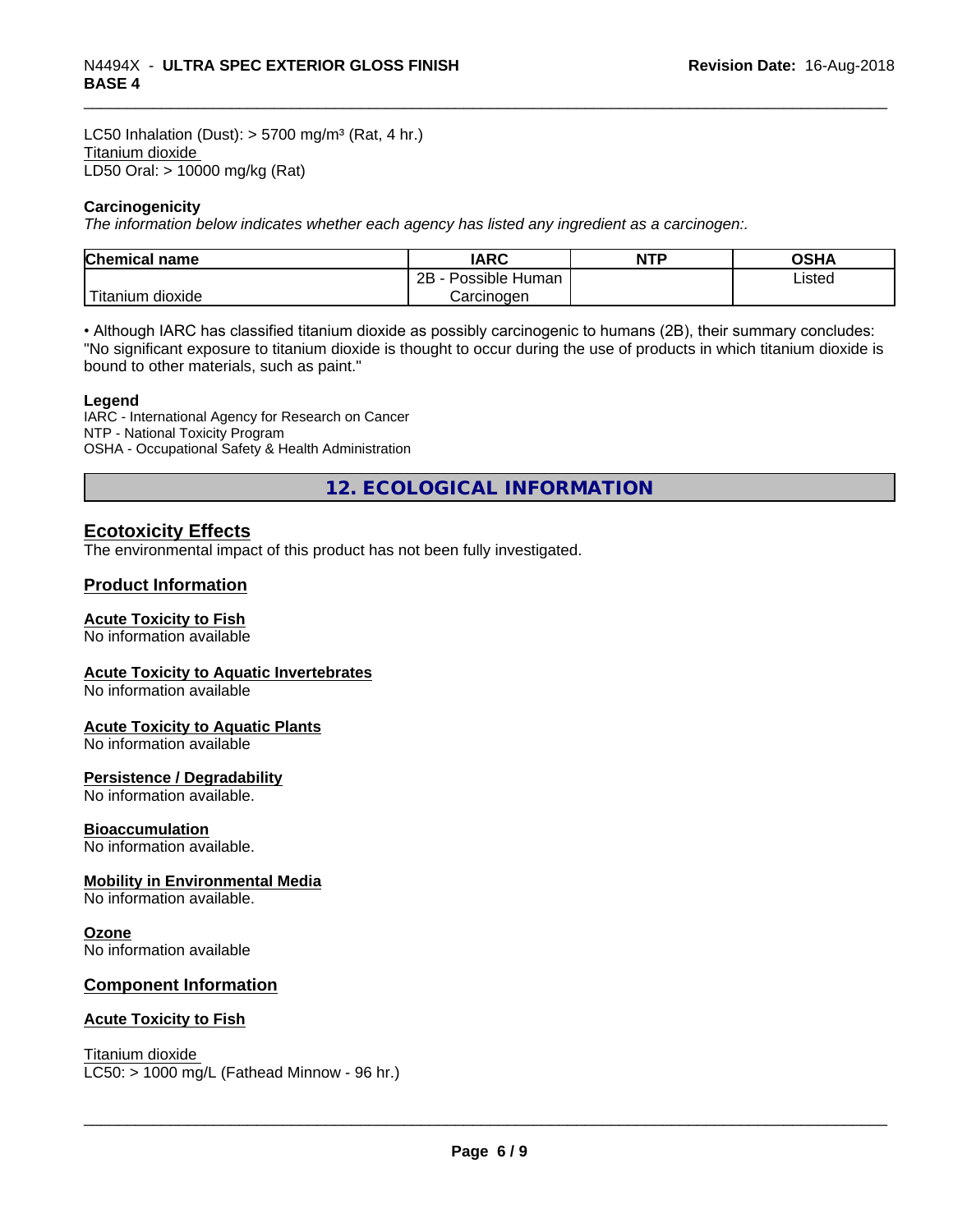#### **Acute Toxicity to Aquatic Invertebrates**

No information available

#### **Acute Toxicity to Aquatic Plants**

No information available

|                              | 13. DISPOSAL CONSIDERATIONS                                                                                                                                                                                               |
|------------------------------|---------------------------------------------------------------------------------------------------------------------------------------------------------------------------------------------------------------------------|
| <b>Waste Disposal Method</b> | Dispose of in accordance with federal, state, and local regulations. Local<br>requirements may vary, consult your sanitation department or state-designated<br>environmental protection agency for more disposal options. |
|                              | 14. TRANSPORT INFORMATION                                                                                                                                                                                                 |
| <b>DOT</b>                   | Not regulated                                                                                                                                                                                                             |
| <b>ICAO/IATA</b>             | Not regulated                                                                                                                                                                                                             |
| <b>IMDG / IMO</b>            | Not regulated                                                                                                                                                                                                             |
|                              | 15. REGULATORY INFORMATION                                                                                                                                                                                                |

#### **International Inventories**

| <b>TSCA: United States</b> | Yes - All components are listed or exempt. |
|----------------------------|--------------------------------------------|
| <b>DSL: Canada</b>         | Yes - All components are listed or exempt. |

#### **Federal Regulations**

#### **SARA 311/312 hazardous categorization**

| Acute health hazard               | No |
|-----------------------------------|----|
| Chronic Health Hazard             | Nο |
| Fire hazard                       | N٥ |
| Sudden release of pressure hazard | Nο |
| Reactive Hazard                   | N٥ |

#### **SARA 313**

Section 313 of Title III of the Superfund Amendments and Reauthorization Act of 1986 (SARA). This product contains a chemical or chemicals which are subject to the reporting requirements of the Act and Title 40 of the Code of Federal Regulations, Part 372:

| <b>Chemical name</b> | CAS No.   | Weight-% | <b>CERCLA/SARA 313</b>     |
|----------------------|-----------|----------|----------------------------|
|                      |           |          | (de minimis concentration) |
| Zinc oxide           | 1314-13-2 |          |                            |

 $\overline{\phantom{a}}$  ,  $\overline{\phantom{a}}$  ,  $\overline{\phantom{a}}$  ,  $\overline{\phantom{a}}$  ,  $\overline{\phantom{a}}$  ,  $\overline{\phantom{a}}$  ,  $\overline{\phantom{a}}$  ,  $\overline{\phantom{a}}$  ,  $\overline{\phantom{a}}$  ,  $\overline{\phantom{a}}$  ,  $\overline{\phantom{a}}$  ,  $\overline{\phantom{a}}$  ,  $\overline{\phantom{a}}$  ,  $\overline{\phantom{a}}$  ,  $\overline{\phantom{a}}$  ,  $\overline{\phantom{a}}$ 

#### **Clean Air Act,Section 112 Hazardous Air Pollutants (HAPs) (see 40 CFR 61)**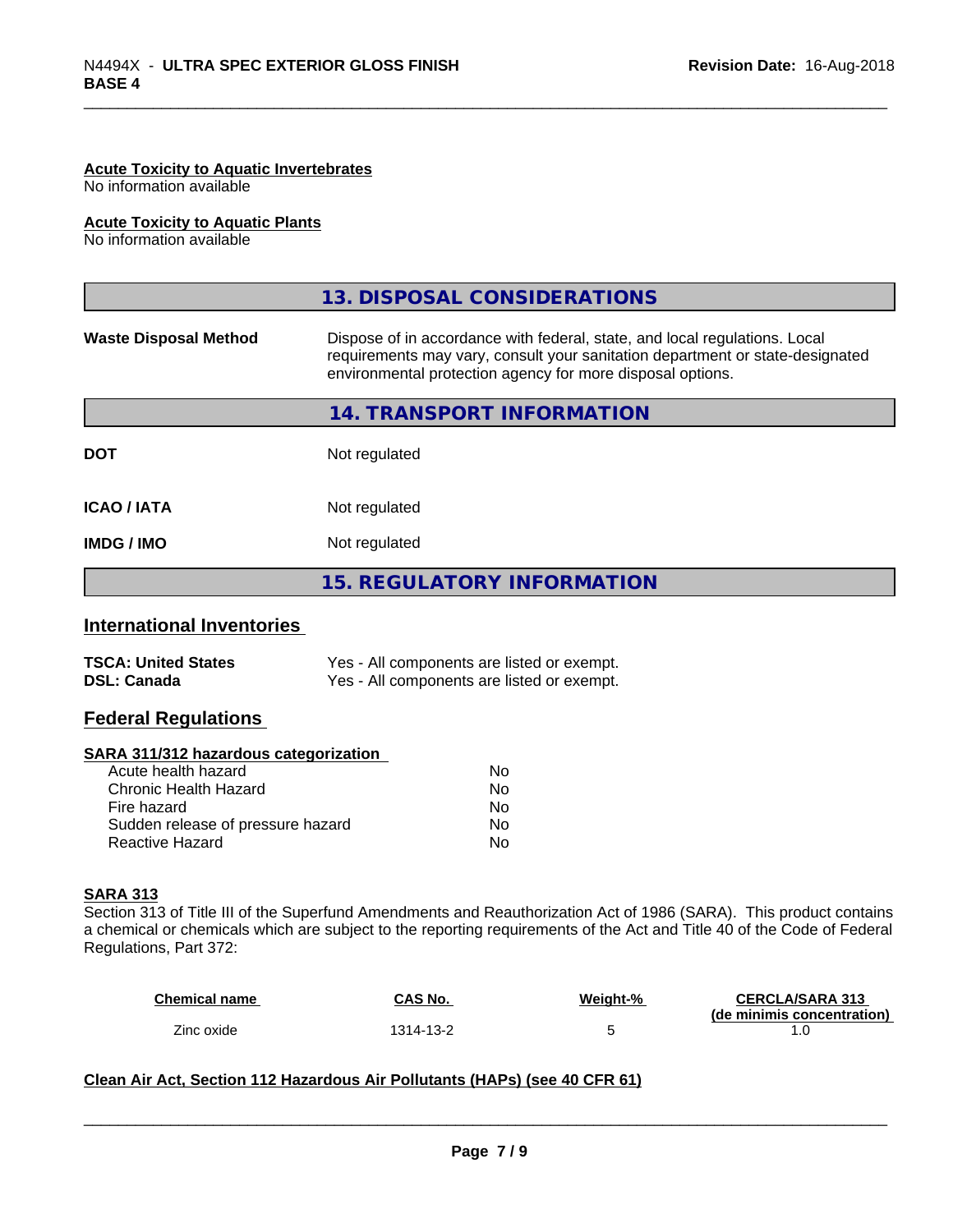This product contains the following HAPs:

*None*

## **US State Regulations**

#### **California Proposition 65**

**AN** WARNING: Cancer and Reproductive Harm– www.P65warnings.ca.gov

#### **State Right-to-Know**

| --<br>$~.$ nor $~.$<br>name<br> | IVIC<br>1711936W3 | Jersey.<br>Ne۱ | $\cdots$<br>anıa |
|---------------------------------|-------------------|----------------|------------------|
| .<br>Kaolin                     |                   |                |                  |
| Zinc oxide                      |                   |                |                  |

#### **Legend**

X - Listed

## **16. OTHER INFORMATION**

| HMIS | Health: | <b>Flammability: 0</b> | <b>Reactivity: 0 PPE: -</b> |  |
|------|---------|------------------------|-----------------------------|--|
|      |         |                        |                             |  |

#### **HMIS Legend**

- 0 Minimal Hazard
- 1 Slight Hazard
- 2 Moderate Hazard
- 3 Serious Hazard
- 4 Severe Hazard
- \* Chronic Hazard
- X Consult your supervisor or S.O.P. for "Special" handling instructions.

*Note: The PPE rating has intentionally been left blank. Choose appropriate PPE that will protect employees from the hazards the material will present under the actual normal conditions of use.*

*Caution: HMISÒ ratings are based on a 0-4 rating scale, with 0 representing minimal hazards or risks, and 4 representing significant hazards or risks. Although HMISÒ ratings are not required on MSDSs under 29 CFR 1910.1200, the preparer, has chosen to provide them. HMISÒ ratings are to be used only in conjunction with a fully implemented HMISÒ program by workers who have received appropriate HMISÒ training. HMISÒ is a registered trade and service mark of the NPCA. HMISÒ materials may be purchased exclusively from J. J. Keller (800) 327-6868.*

 **WARNING!** If you scrape, sand, or remove old paint, you may release lead dust. LEAD IS TOXIC. EXPOSURE TO LEAD DUST CAN CAUSE SERIOUS ILLNESS, SUCH AS BRAIN DAMAGE, ESPECIALLY IN CHILDREN. PREGNANT WOMEN SHOULD ALSO AVOID EXPOSURE.Wear a NIOSH approved respirator to control lead exposure. Clean up carefully with a HEPA vacuum and a wet mop. Before you start, find out how to protect yourself and your family by contacting the National Lead Information Hotline at 1-800-424-LEAD or log on to www.epa.gov/lead.

**Prepared By** Product Stewardship Department Benjamin Moore & Co. 101 Paragon Drive Montvale, NJ 07645